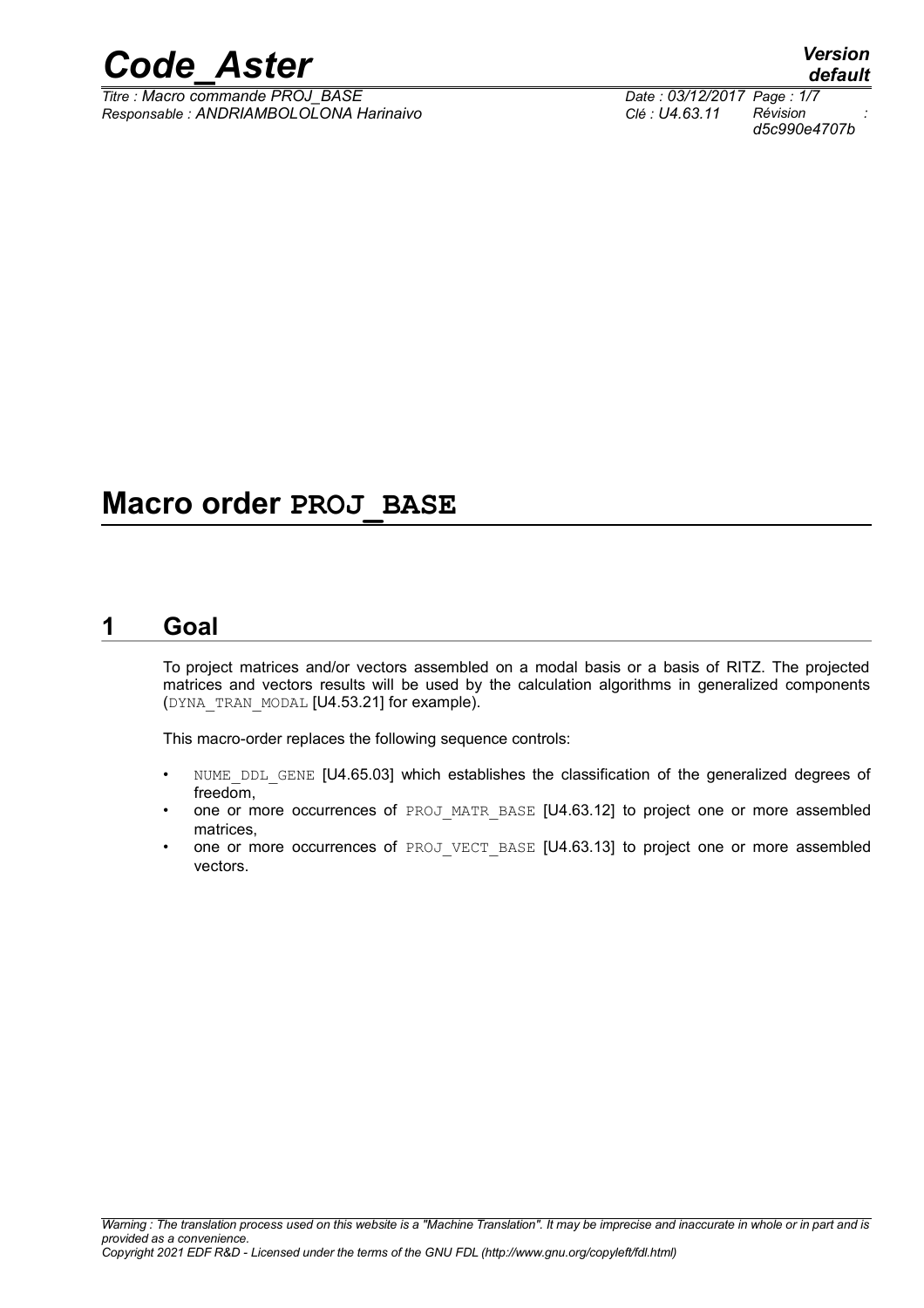## **Code Aster**

Titre : Macro commande PROJ BASE Responsable : ANDRIAMBOLOLONA Harinaivo

## **Contents**

| 4 Example of use | 7 |
|------------------|---|

Date: 03/12/2017 Page: 2/7 Clé : U4.63.11 Révision d5c990e4707b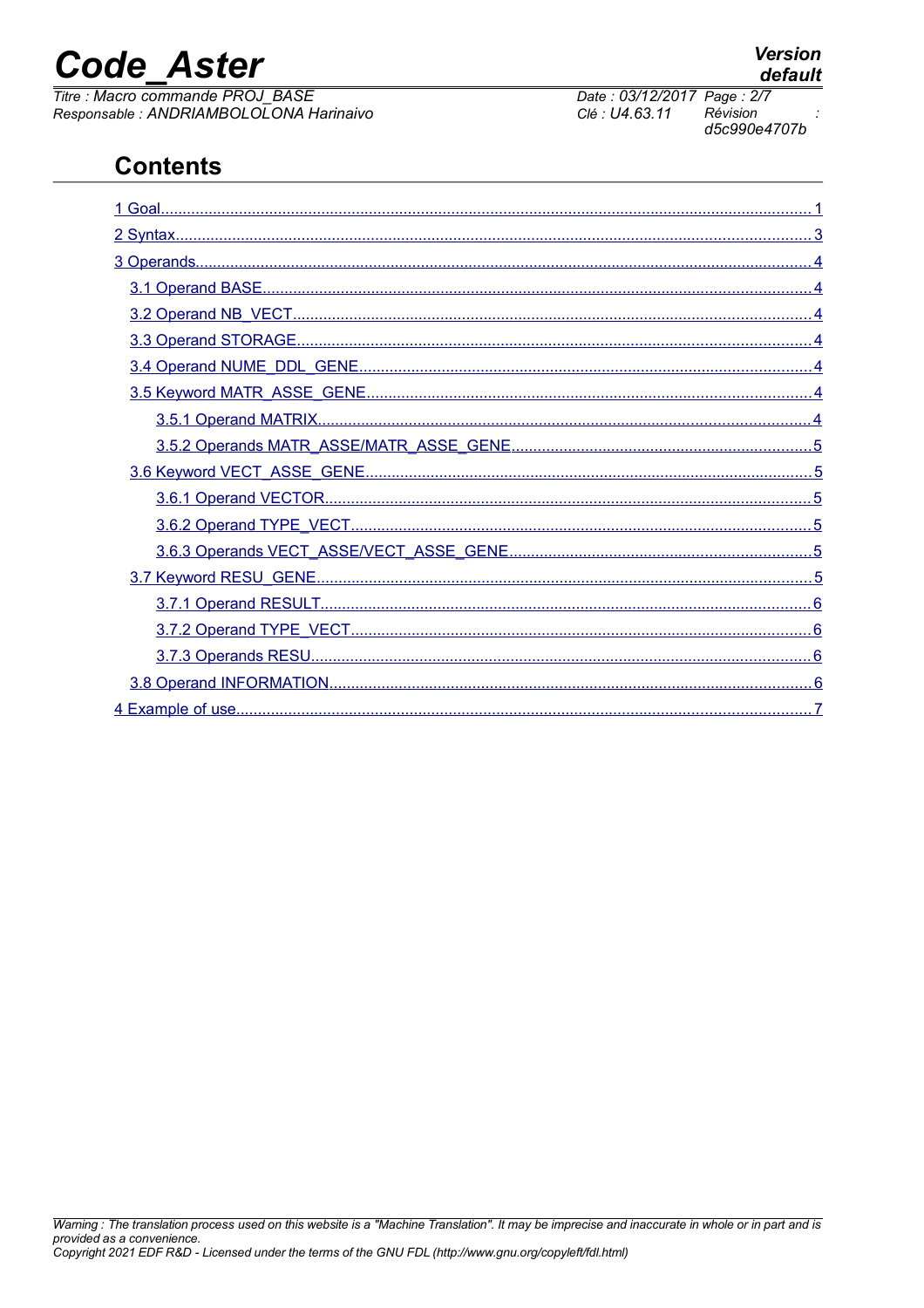*Titre : Macro commande PROJ\_BASE Date : 03/12/2017 Page : 3/7 Responsable : ANDRIAMBOLOLONA Harinaivo Clé : U4.63.11 Révision :*

*d5c990e4707b*

### **2 Syntax**

<span id="page-2-0"></span>

| PROJ BASE ( |                                                        |                                                                                                                                                                                                                                                       |                            |
|-------------|--------------------------------------------------------|-------------------------------------------------------------------------------------------------------------------------------------------------------------------------------------------------------------------------------------------------------|----------------------------|
|             | $\bullet$ BASE = Ba,                                   |                                                                                                                                                                                                                                                       | [mode meca]<br>[mode gene] |
| ♦           | NB VECT $=$ Nm,                                        |                                                                                                                                                                                                                                                       | $[\;1\;]$                  |
| ♦           | STORAGE = $/$ 'FULL',                                  | / $'$ DIAG',                                                                                                                                                                                                                                          | [defect]                   |
| ♦           | NUME DDL GENE                                          | $=$ /numgen<br>/CO ('numgen'), [nume ddl gene]                                                                                                                                                                                                        | [nume ddl gene]            |
| ♦           | MATR ASSE GENE                                         | $=$ $\mathbf{F}$ (<br>◆ MATRIX = CO ('MT'), [matr asse gene r]<br>/ MATR_ASSE = my, [matr_asse_DEPL_r]<br>$\bullet$<br>/ MATR_ASSE_GENE = my, [matr_asse_gene_r]<br>$\lambda$ .                                                                       |                            |
| ♦           | VECT ASSE GENE                                         | $=$ F (<br>$\overline{V}$ $\overline{V}$ ECTOR = CO ('vt'), [vect_asse_gene]<br>$\Diamond$<br>TYPE VECT = $/$ 'FORC', [defect]<br>$/$ typ, $[KN]$<br>/ VECT_ASSE = goes, [cham_no_depl_r]<br>٠<br>/ VECT ASSE GENE = goes, [vect asse gene]<br>$\,$ , |                            |
| ♦           | RESU GENE                                              | $=$ $\mathbb{F}$ (<br>RESULT = CO ('LMBO'), [resu gene]<br>TYPE VECT = $/$ 'FORC', [defect]<br>$\Diamond$<br>$/$ typ, $[KN]$<br>/ RESU = goes, [dyna trans]<br>$\rightarrow$                                                                          |                            |
| ♦           | INFORMATION = $/ 1$ ,<br>2,<br>$\sqrt{2}$<br>$\lambda$ |                                                                                                                                                                                                                                                       | [defect]                   |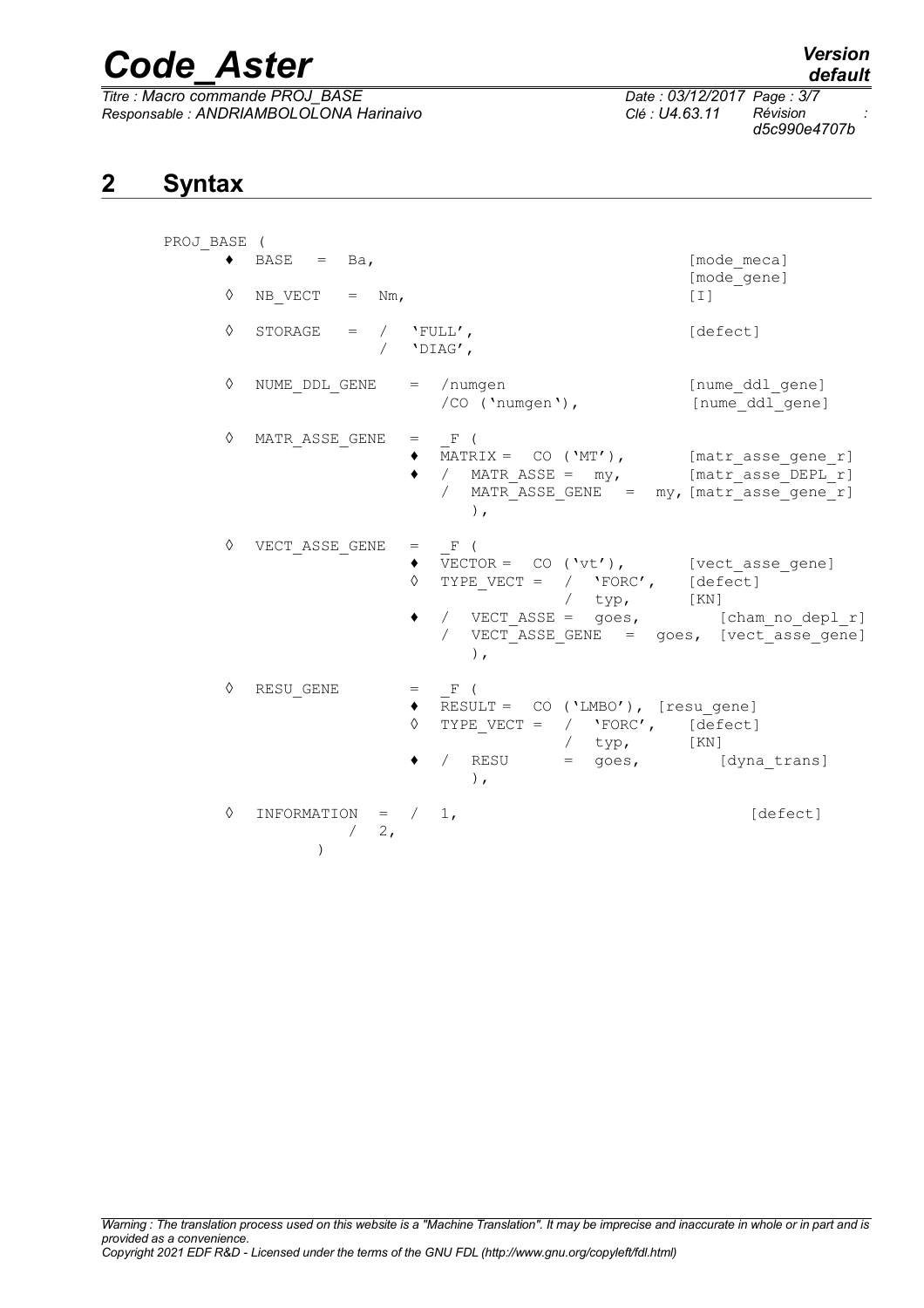*Titre : Macro commande PROJ\_BASE Date : 03/12/2017 Page : 4/7 Responsable : ANDRIAMBOLOLONA Harinaivo Clé : U4.63.11 Révision :*

*default d5c990e4707b*

### <span id="page-3-6"></span>**3 Operands**

#### **3.1 Operand BASE**

<span id="page-3-5"></span> $BASE = Ba$ 

Concept of the type mode meca or mode gene (for the under-structuring), which contains the vectors defining the subspace of projection.

#### **3.2 Operand NB\_VECT**

<span id="page-3-4"></span>◊ NB\_VECT = Nm

Many vectors used in the base (one take them  $Nm$  first). It is checked that the number  $Nm$  is quite lower than the number of vectors of the base, in the contrary case, one uses all the provided vectors.

#### **3.3 Operand STORAGE**

<span id="page-3-3"></span>◊ STORAGE = /'FULL' [DEFECT]  $/$ 'DIAG'

Confer NUME DDL GENE [U4.65.03].

If a matrix presents a profile 'DIAG' and a another profile 'FULL', two classifications will be created with NUME DDL GENE.

The use keyword STOCKAGE=' DIAG' is licit when the base on which the matrices are projected is made up of clean modes. In this case, the projected matrices are indeed diagonal, and it is not necessary to save the other terms of the matrix, which are worthless.

Attention, if the base is made up of other types of vectors (of the static modes for example), then the use of the keyword STOCKAGE=' DIAG' conduit with false results. In the case of calculations with use of the operators of fluid-structure, calculation must be made with the option of storage diagonal.

#### **3.4 Operand NUME\_DDL\_GENE**

<span id="page-3-2"></span>◊ NUME\_DDL\_GENE = /numgen [nume\_ddl\_gene]

```
/CO ('numgen'), [nume_ddl_gene]
```
Classification associated with the model generalized. This operand can be a concept already existing or not (CO ('numgen')).

#### **3.5 Keyword MATR\_ASSE\_GENE**

<span id="page-3-1"></span>◊ MATR\_ASSE\_GENE

Keyword factor defining the name of the projected matrix result and the name of the matrix to be projected. This keyword must be repeated as many times as there are matrices to project.

#### **3.5.1 Operand MATRIX**

<span id="page-3-0"></span> $MATRIX = CO ('MT')$ 

Concept of the type matr asse gene R, generalized matrix result.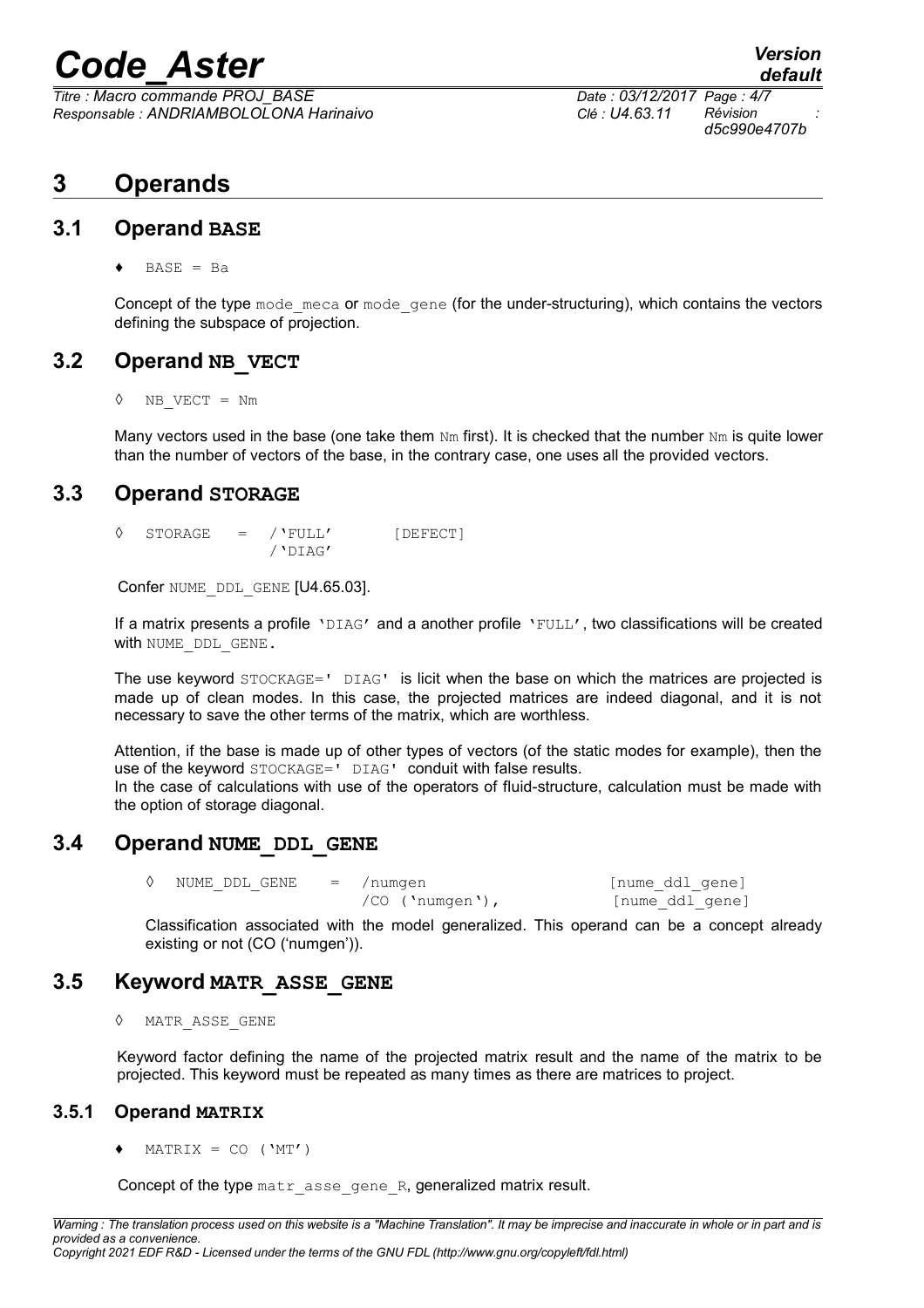$T$ itre : Macro commande PROJ\_BASE *Responsable : ANDRIAMBOLOLONA Harinaivo Clé : U4.63.11 Révision :*

*d5c990e4707b*

#### **3.5.2 Operands MATR\_ASSE/MATR\_ASSE\_GENE**

<span id="page-4-5"></span> $\bullet$  / MATR ASSE = my

Concept of the type  $\text{matr}$  asse DEPL R, assembled matrix which one wishes to project.

/ MATR\_ASSE\_GENE = my

Concept of the type  $\text{matr}$  asse gene R, matrix assembled resulting from under - structuring, which one wishes to project.

#### **3.6 Keyword VECT\_ASSE\_GENE**

<span id="page-4-4"></span>◊ VECT\_ASSE\_GENE

Keyword factor defining the name of the vector result project and the name of the vector to be projected. This keyword must be repeated as many times as there are vectors to project.

#### **3.6.1 Operand VECTOR**

<span id="page-4-3"></span> $\blacklozenge$  VECTOR = CO ('vt')

<span id="page-4-2"></span>Concept of the type vect asse gene, vector generalized result.

#### **3.6.2 Operand TYPE\_VECT**

◊ TYPE\_VECT = typ

Character string describing the type of the field represented by the assembled vector, by default one expects a field of the type forces 'FORC', the other possibilities are 'DEPL', 'QUICKLY' and 'ACCE'. The treatment is different according to whether the option is used FORC or others.

- With the option FORC, simple projection is carried out  $\Phi^T f$ , where  $\,\Phi$  is the base of modes and *f* effort,
- With the other options, one calculates by problem reverses the modal coefficients of participation associated with a displacement given. It is supposed that one can write displacement x in the form  $x = \eta^T \Phi$ . One calculates then  $\eta = \Phi^T (\Phi^T \Phi)^{-1} x$  (pseudoopposite of Moore-Penrose).

#### **3.6.3 Operands VECT\_ASSE/VECT\_ASSE\_GENE**

<span id="page-4-1"></span> $\bullet$  / VECT ASSE = goes

Concept of the type cham no DEPL R, assembled vector which one wishes to project.

/ VECT\_ASSE\_GENE = goes

Concept of the type vect asse gene, assembled vector resulting from the under-structuring, which one wishes to project.

#### **3.7 Keyword RESU\_GENE**

<span id="page-4-0"></span>◊ VECT\_ASSE\_GENE

Allows to project a structure of data result of the type dyna trans (exit of a linear calculation of dynamics, or reading of a data file). This keyword must be repeated as many times as there are vectors to project.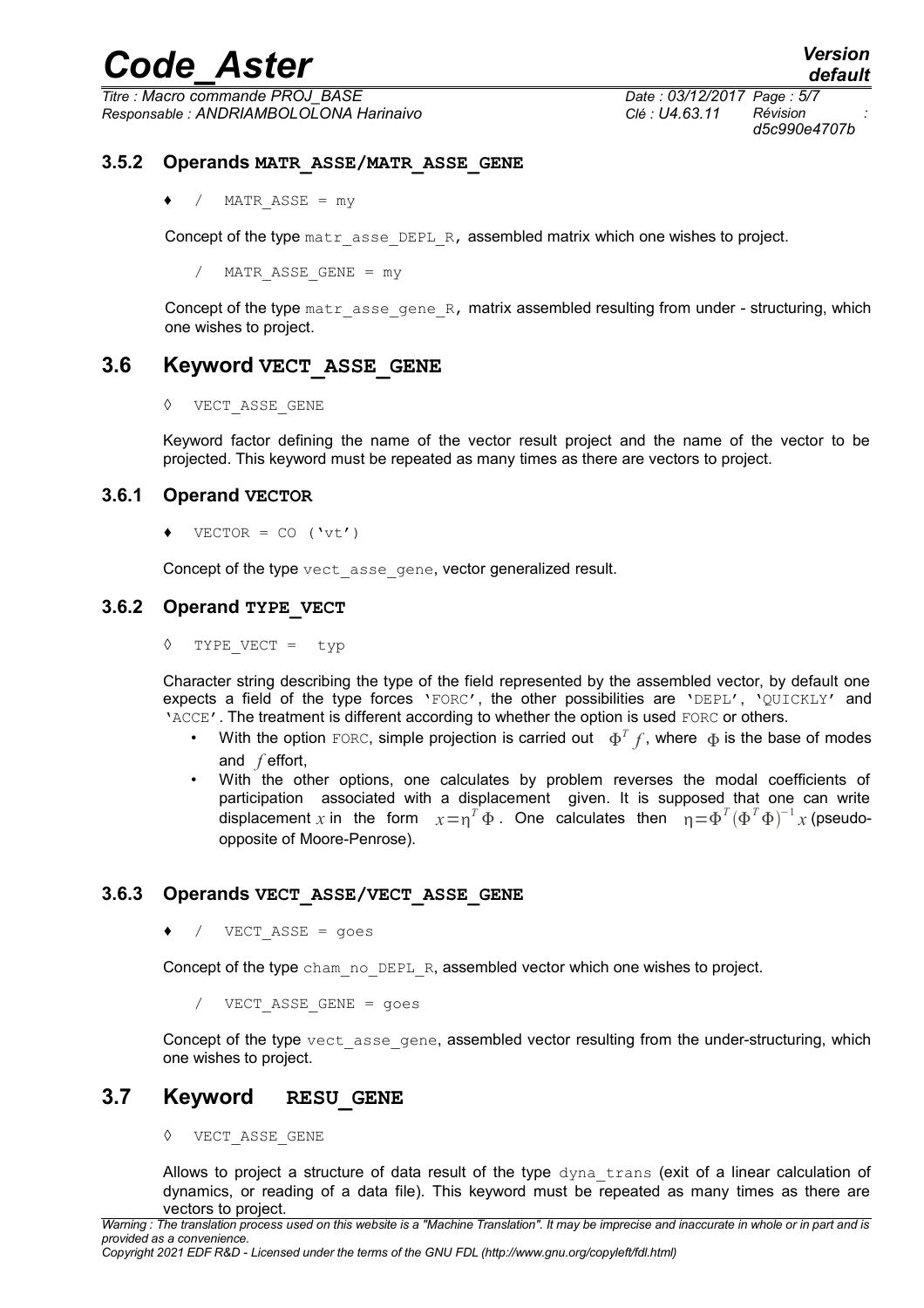*Titre : Macro commande PROJ\_BASE Date : 03/12/2017 Page : 6/7 Responsable : ANDRIAMBOLOLONA Harinaivo Clé : U4.63.11 Révision :*

*d5c990e4707b*

#### **3.7.1 Operand RESULT**

<span id="page-5-3"></span> $\triangleleft$  RESULT = CO ('LMBO')

<span id="page-5-2"></span>Concept of the type resu gene, vector generalized result.

#### **3.7.2 Operand TYPE\_VECT**

◊ TYPE\_VECT = typ

Character string describing the type of the field represented by the assembled vector, by default one expects a field of the type forces 'FORC', the other possibilities are 'DEPL', 'QUICKLY' and 'ACCE'. The treatment is different according to whether the option is used FORC or others.

- With the option  $_{\rm FORC}$ , simple projection is carried out  $\Phi^Tf$ , where  $\,\Phi\,$  is the base of modes and *f* effort
- With the other options, one calculates by problem reverses the modal coefficients of participation associated with a displacement given. It is supposed that one can write displacement x in the form  $x = \eta^T \Phi$ . One calculates then  $\eta = \Phi^T (\Phi^T \Phi)^{-1} x$  (pseudoopposite of Moore-Penrose).

#### **3.7.3 Operands RESU**

<span id="page-5-1"></span>♦ / RESU= LMBO

Concept of the type dyna trans, structure of data result which one wishes to project.

#### **3.8 Operand INFORMATION**

<span id="page-5-0"></span>◊ INFORMATION = / 1 [DEFECT] / 2

Level of impression of information for the order NUME DDL GENE (confer [U4.65.03]).